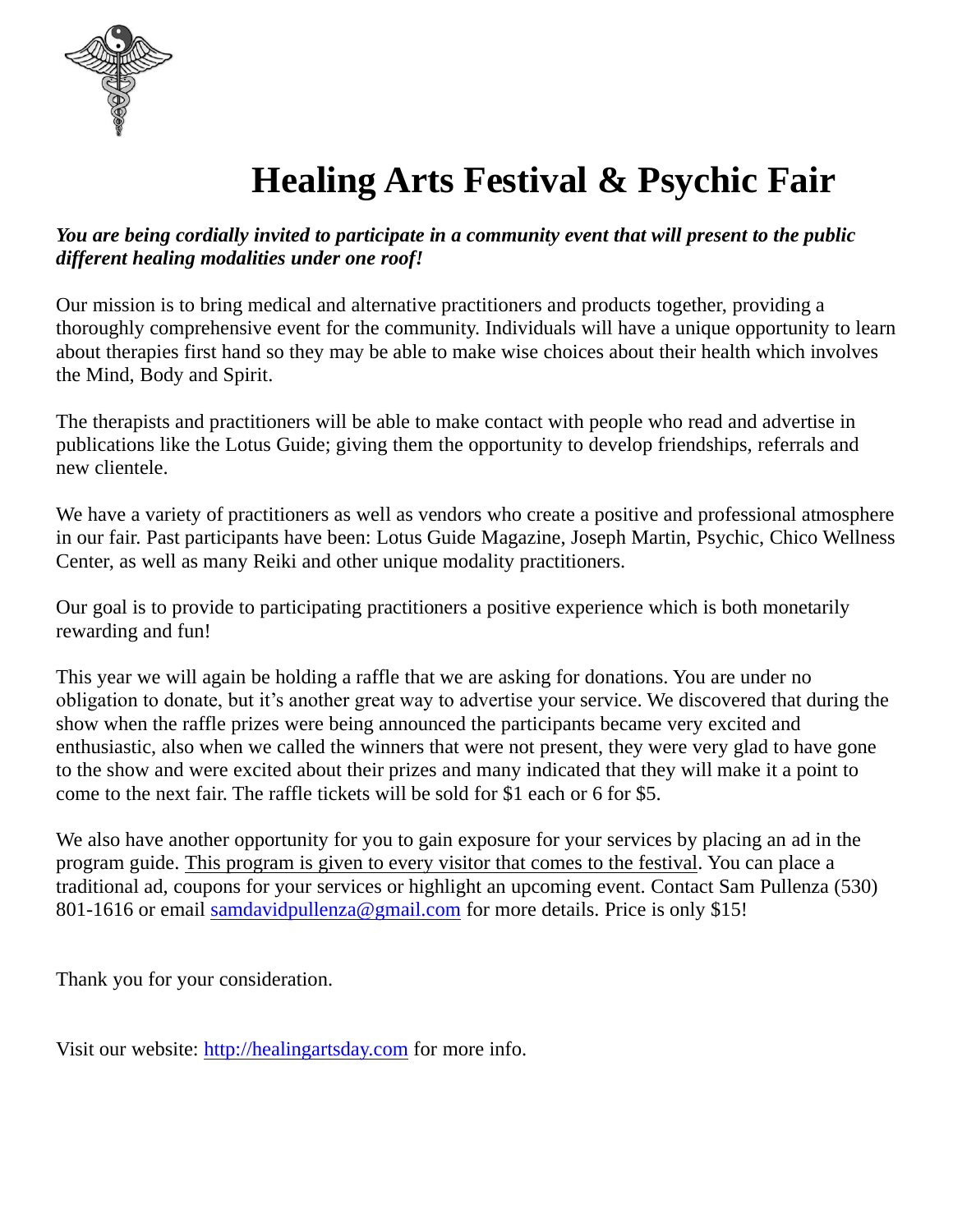

## **Healing Arts Festival & Psychic Fair**

**"Manzanita Place", 1705 Manzanita Avenue, Chico, CA**

### **Application for Event on Sunday, November 13th, 2022**

| City, State, Zip |  |
|------------------|--|
|                  |  |
|                  |  |
| Website:         |  |
|                  |  |
|                  |  |
|                  |  |
|                  |  |

| Check one:                                                                                                    |                                  |                            |  |
|---------------------------------------------------------------------------------------------------------------|----------------------------------|----------------------------|--|
| Informational ONLY, No Retail. (IF you wish sell items at your booth, please chose from the 3 options below.) |                                  |                            |  |
|                                                                                                               |                                  |                            |  |
| $\Box$ 6' x 8' Reader/Vendor Booth (3 chairs + table)                                                         | $\Box$ I will bring my own table | $\Box$ I need a table\$160 |  |
| $\Box$ 8' x 10' Reader/Vendor Booth (3 chairs + table)                                                        | $\Box$ I will bring my own table | $\Box$ I need a table\$180 |  |

□ Please check if you need electricity

| $\Box$ Yes, I want to do a 30-minute lecture.<br>Lecture Title: |
|-----------------------------------------------------------------|
| Lecture Description (10-50words)                                |

\_\_\_\_\_\_\_\_\_\_\_\_\_\_\_\_\_\_\_\_\_\_\_\_\_\_\_\_\_\_\_\_\_\_\_\_\_\_\_\_\_\_\_\_\_\_\_\_\_\_\_\_\_\_\_\_\_\_\_\_\_\_\_\_\_\_\_\_\_\_\_\_\_\_\_\_\_\_\_\_\_\_\_\_\_\_\_\_\_\_\_\_\_\_\_\_\_\_\_\_\_\_\_\_\_\_

Place \$15 ad in Program (distributed to every visitor to the fair)

I would like to donate this item to the raffle (no obligation):

**TOTAL AMOUNT: \_\_\_\_\_\_\_\_\_\_\_\_\_\_**